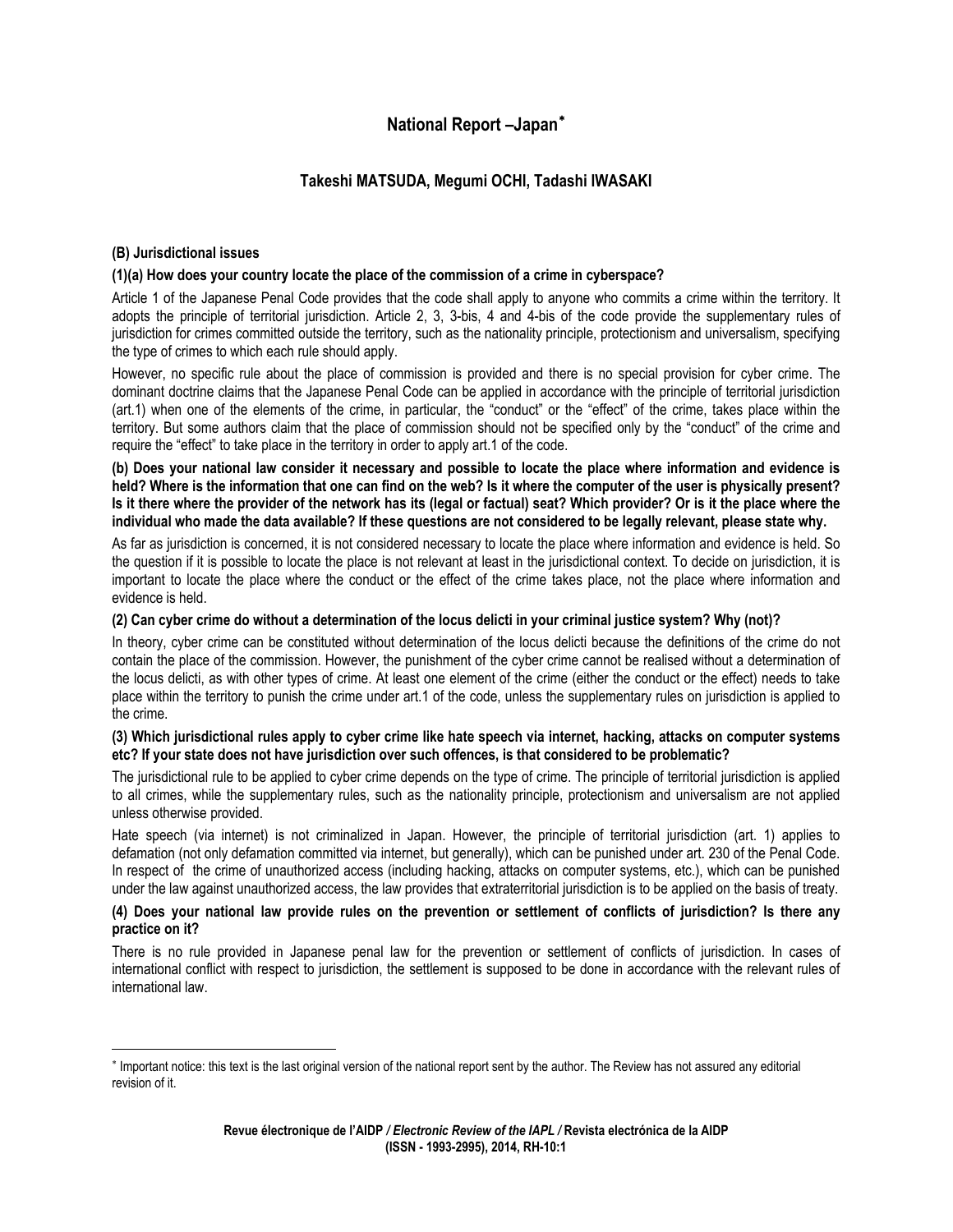**(5) Can cyber crime do without jurisdictional principles in your criminal justice system, which would in essence mean that national criminal law is applicable universally? Should this be limited to certain crimes, or be conditional on the basis of a treaty?** 

Cyber crime, as is the case with other types of crime, cannot do without jurisdictional principles in the Japanese criminal justice system.

The idea of universal applicability is problematic, because some of the cyber crimes punishable in certain states are considered inopportune to be criminalized in other states (this is especially the case with crimes of obscenity). It can also be against nulla poena sine lege or any other protection of freedom, because one cannot know if the conduct constitutes crime in all the states in the world. Therefore, the idea of universal applicability is not acceptable, unless it is limited to certain crimes or conditional on the basis of treaty.

## **(C) Substantive criminal law and sanctions**

## **Which cyber crime offences under your national criminal justice system do you consider to have a transnational dimension?**

All cyber crime offences can have a transnational dimension because cyberspace does not have borders. However, it does not necessarily mean that all cyber crime offences actually have a transnational dimension: Cyber crime offences can take place also in the national dimension.

## **To what extent do definitions of cyber crime offences contain jurisdictional elements?**

Generally, the definitions of cyber crime offences by themselves do not contain jurisdictional elements. The jurisdiction is decided according to the general jurisdictional rules (art. 1, 2, 3, 3-bis, 4 and 4-bis of the Penal Code).

There are some penal provisions which contain jurisdictional elements. Article 21(4) of the Unfair Competition Prevention Act, for example, provides that some offences against trade secrets, which can be committed via internet, shall also apply to a person who commits the offences outside Japan with regard to trade secrets controlled from within Japan at the time of the fraud, etc., or the act of violating control, or at the time the trade secret was disclosed by its holder.

## **To what extent do general part rules on commission, conspiracy or any other form of participation contain jurisdictional elements?**

The general part rules on commission, conspiracy or any other form of participation, by themselves, do not contain jurisdictional elements. They are supposed to be applied also to crimes committed within the territory.

#### **Do you consider cyber crime offences a matter that a state can regulate on its own? If so, please state how a state may do that. If not, please state why it cannot do that.**

Cyber crime offences committed within the territory of a state can be regulated to a certain extent by the state. Even under the principle of territorial jurisdiction, if the conduct or the effect of the crime takes place in a state, theoretically it can be punished by the state. However, in reality, it is impossible or difficult to implement the investigation, if the evidence or the author of the crime finds itself in other state. Cooperation among the states is required to regulate cyber crime offences.

## **Does your national criminal provide for criminal responsibility for (international) corporations/ providers? Does the attribution of responsibility have any jurisdictional implications?**

There is no special provision for criminal responsibility of international corporations or providers. However, there are arguments on the question under which conditions corporations or providers are responsible for cyber crime offences. The dominant doctrine claims that corporations or providers are responsible only when they intentionally omit to delete illegal information or contents.

## **(D) Cooperation in criminal matters**

## **(1) To what extent do specificities of information technology change the nature of mutual assistance?**

The outstanding feature of developed information technology that impacts on the nature of mutual assistance is its speed. Since possession of a communication record is of great importance during the investigation in order to identify the perpetrator, such possession must be done very quickly, since these records are likely to be erased within a very short time. Therefore, the traditional framework of mutual assistance which requires several procedures involving several authorities, such as the Ministry of Foreign Affairs or the Ministry of Justice, would not effectively work in international cooperation in the case of cyber crimes. Another remarkable feature of information technology is that it enables the criminals to commit crimes from a country other than the one in which the effect of the criminal act occurs, without huge criminal groups or rich financial funds. Such an advantage for the criminals dramatically increases criminal acts across borders. In this sense, worldwide cooperation in investigation needs to be established as well as a more flexible approach to mutual assistance.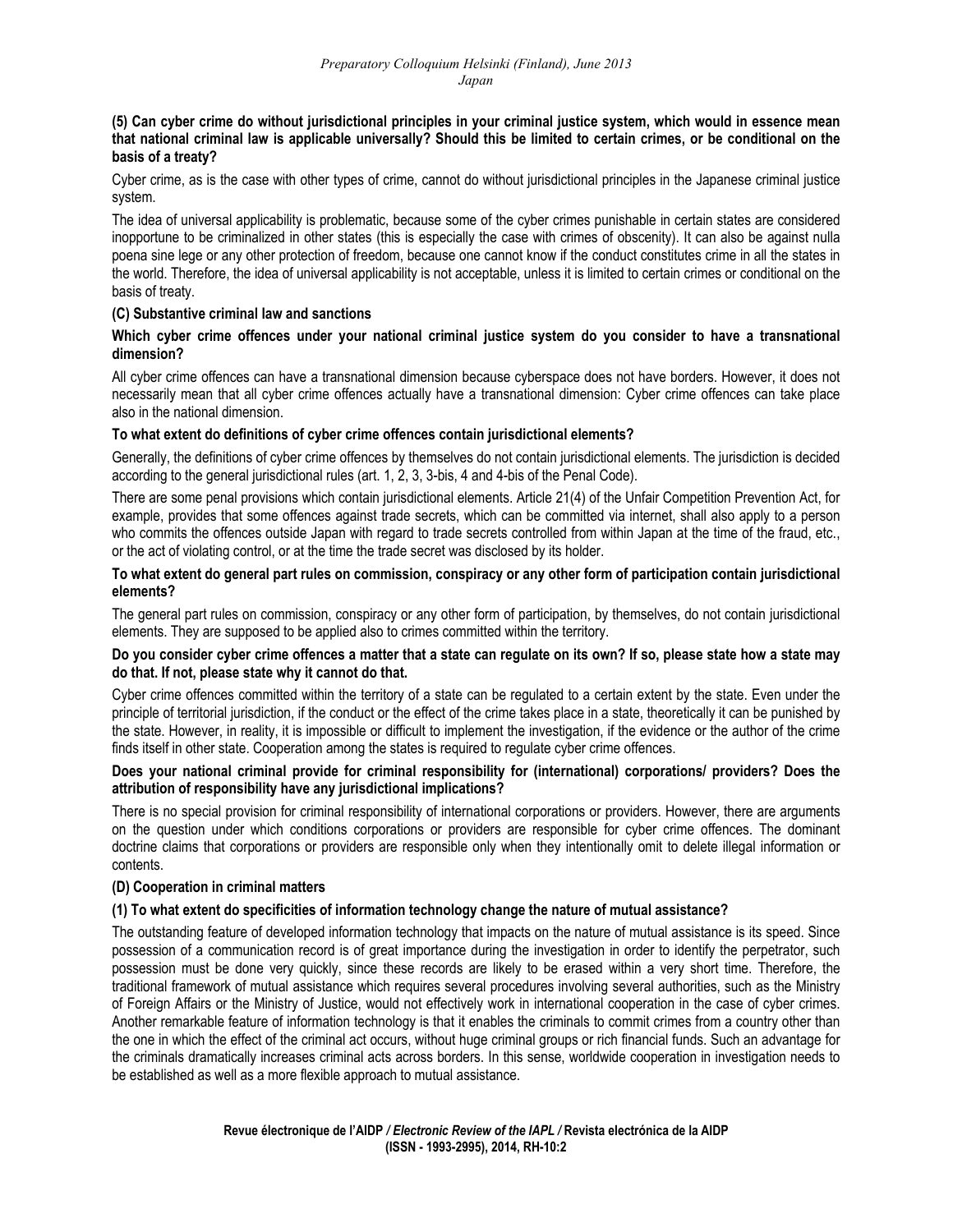**(2)** 

## **(a) Does your country provide for the interception of (wireless) telecommunication? Under which conditions?**

The Act on Communication Interception for the Criminal Investigation (the Interception Act) was adopted in 1999, which allows the prosecutors and the police to intercept communications relevant to the crimes which the suspected person uses or is suspected of using, by a warrant by the courts, in order to identify the perpetrator or the circumstance or contents of commission of the crimes, when it is significantly difficult by other methods (art. 3 of the Interception Act). Such exceptional interception can be used to investigate only certain listed serious crimes committed by several persons (e.g. drug trafficking, aiding smuggling, manufacturing of weapons, etc.). Furthermore, art. 35 of the Japanese Constitution stipulates the conditions under which it is possible to infringe on the right of persons to be secure in their homes, papers and effects against entries, searches and seizures, which require a warrant issued by a competent judicial officer.

#### **(b) To what extent is it relevant that a provider or a satellite may be located outside the borders of the country?**

Art. 11 of the Interception Act obliges the providers to cooperate with the interception when requested by the prosecutors or the police. However, such an obligation of providers to cooperate is applicable only to the national providers. It is supposed to require consent when the provider is in another state.

As the authority to investigate is limited within the territory of Japan, even though the effect of a crime is observed in Japan, the Japanese prosecutors or police are not allowed to investigate the provider or the satellite which is suspected of being used or involved in the case but that is located abroad, unless there is consent.

#### **(c) Does your national law provide for mutual legal assistance concerning interception of telecommunication? Did your country conclude international conventions on it?**

As the conditions in which the interception is allowed are very limited, the possibility of mutual assistance in interception operation is very low. The Act on International Assistance in Investigation and Other Related Matters (1980) provides general rules of international cooperation. Japan is a State Party to the Convention on Cybercrime which provides for mutual assistance in accordance with the national legislation.

#### **(3) To what extent do general grounds for refusal apply concerning internet searches and other means to look into computers and networks located elsewhere?**

Assistance is restricted when: the relevant offence is political; the offence would not constitute a crime under Japanese law; and the essentiality of the evidence is not demonstrated in writing (art. 2 of the Act on International Assistance in Investigation and Other Related Matters). With respect to the second restriction, the Convention on Cybercrime to which Japan is a State Party obliges taking all appropriate measures to preserve expeditiously the specified data in accordance with its domestic law upon receiving the request from another Party. But dual criminality shall not be required as a condition to providing such preservation (art. 29 (3) of the Convention on Cybercrime). It is unclear whether the third restriction can be the ground for refusal.

#### **(4) Is in your national law the double criminality requirement for cooperation justified in situations in which the perpetrator caused effects from a state in which the conduct was allowed into a state where the conduct is criminalised?**

Art. 2 (ii) of the Act on International Assistance in Investigation and Other Related Matters stipulates that assistance shall not be provided when the act constituting the offence for which assistance is requested would not constitute a crime under the laws and regulations of Japan were it to be committed in Japan, unless otherwise provided by a treaty. In the same vein, if the act is criminalized in Japan but it is not in the other state, Japan is not able to request assistance in the investigation from the other state. It is an issue of concern, for example, that there are still many states which have not enacted the necessary legislation to criminalize unauthorized access. However, with respect to cooperation with the United States, the Treaty between Japan and the United States of America on Mutual Legal Assistance in Criminal Matters makes the double criminality requirement less strict in assistance between Japan and US and allows the parties to investigate on a non-compulsory basis even though the suspected crime is not provided for in the other state's criminal code.

#### **(5) Does your national law allow for extraterritorial investigations? Under which conditions? Please answer both for the situation that your national law enforcement authorities need information as when foreign authorities need information available in your state.**

It is understood as a general rule that each state must respect the sovereignty of the other state and that a state cannot exercise its enforcement jurisdiction in the other state unless the other state agrees to accept it. The Japanese Criminal Procedural Code is applicable outside of Japan as long as the other state consents to it. The general rules for extraterritorial investigation are stipulated in Chapter 13 of the Guideline for Criminal Investigation (the Guideline). Unless there is another international treaty, agreement or special rules, the investigation of international crimes (crimes committed by foreigners, crimes committed by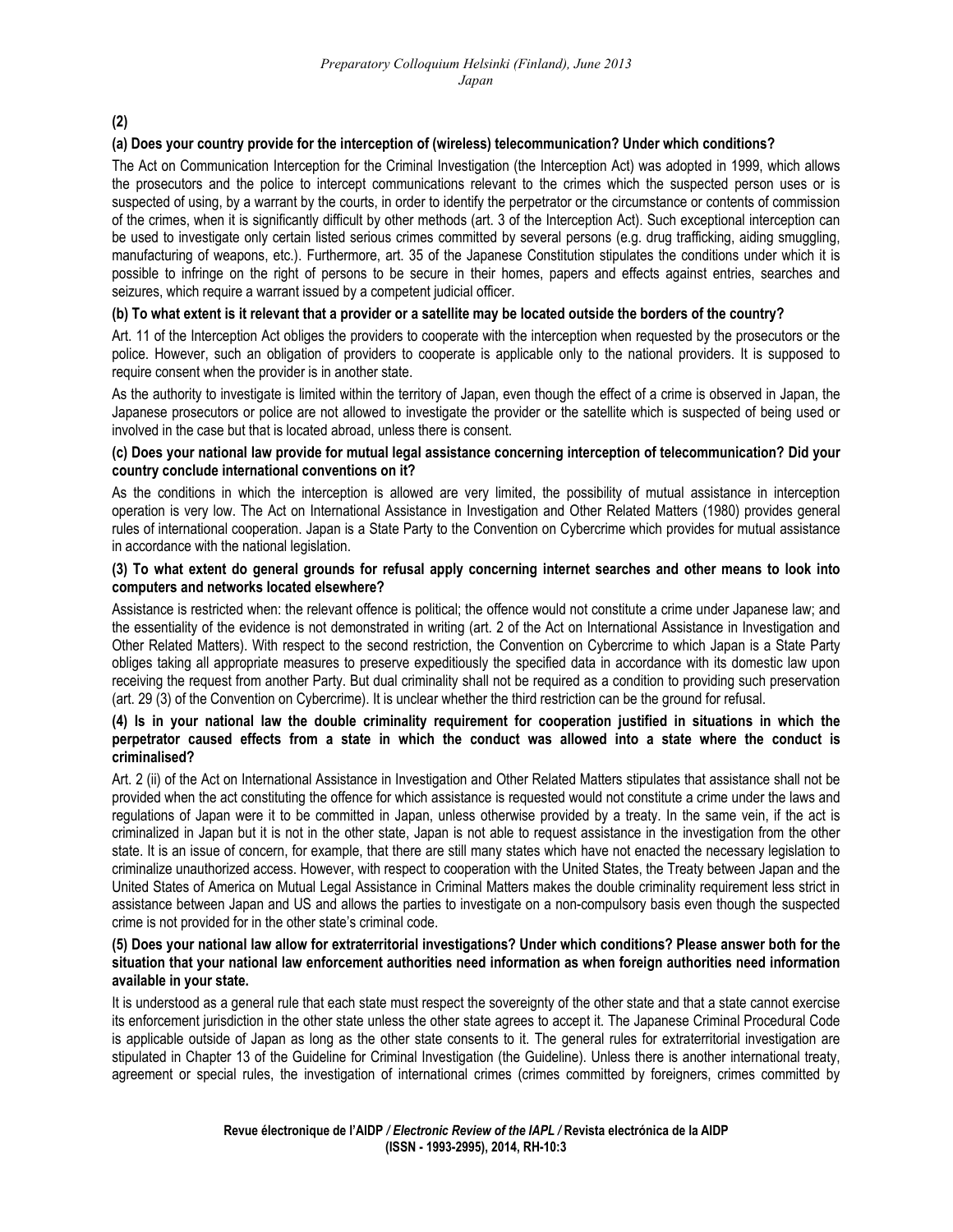nationals but outside of Japanese territory, crimes concerning embassies or other crimes related to foreign countries) shall be conducted in accordance with the rules in the Guideline (Art. 223 and 224). Generally, the investigation of international crimes is conducted under the control of the Chief of Police (art. 225 and 226). The Guideline recognizes the relevant privileges and immunities of embassy and other foreign officials. Investigations can be conducted within the premises of the embassy, the ambassador or staff of the embassy when there is consent by the appropriate authority (art. 227). Other similar provisions are set with respect to foreign military ships (art. 229), consulates (art. 239) and foreign private ships (art. 231). Being an insular state, investigation in the territories of the other state is not supposed to be conducted in other situations.

## **(6) Is** *self service* **(obtaining evidence in another state without asking permission) permitted? What conditions should be fulfilled in order to allow self service? Please differentiate for public and protected information. What is the (both active and passive) practice in your country?**

As the Investigation (even on a voluntary basis) amounts to an exercise of state sovereignty and the investigation by a foreign investigative authority in Japanese territory is not permitted as a general rule, Japan refrains also from the investigation by national investigators in another state (as described in (5) of this section) and it is not possible to collect evidence in another state without acceptance by the state in principal.

However, while the collection of public information may be understood to be not likely to infringe state sovereignty so that it is allowed without acceptance by another state, it is regarded that the decision whether such collection amounts to the exercise of sovereignty which requires the acceptance of the other state is left to the other state, and it is better to gain the acceptance. Some exceptions are recognized, as mentioned in (7).

In practice, since it is widely said that Japanese investigators have not conducted any investigative activities such as direct interrogation of suspects or witnesses in another state, self service seems not to have been used.

#### **(7) If so, does this legislation also apply to searches to be performed on the publicly accessible web, or in computers located outside the country?**

Art. 32 of the Convention on Cybercrime, to which Japan is a State Party, permits the party to access publicly available (open source) stored computer data without the authorization of another Party, regardless of whether the data is located in another Party, and to access, through a computer system in its territory, stored computer data that is located in another Party, if the Party obtains the lawful and voluntary consent of the person who has the lawful authority to disclose the data to the Party through that computer system, without the authorization of another Party. This provision is understood as the exception to allow, without permission of the state authority, the collection of data located in another state which usually shall be collected through the procedure of international assistance in the investigation.

#### **(8) Is your country a party to Passenger Name Record (PNR) (financial transactions, DNA-exchange, visa matters or similar) agreements? Please specify and state how the exchange of data is implemented into national law. Does your country have an on call unit that is staffed on a 24/7 basis to exchange data? Limit yourself to the issues relevant for the use of information for criminal investigation.**

Japan has not concluded any PNR.

It is possible to exchange data through Interpol when such exchange of data is regarded as being 'cooperation' (art. 18 of the Act on International Cooperation in Investigation) and does not amount to the provision of evidence. As long as it is just an information exchange involving no compulsory measure, communication between the authorities' counterparts as the exchange of administrative information is possible as long as it does not amount to the provision of evidence. The 24/7 contact point is set at the National Police Agency. The direct mandate of the contact point is limited to 'technical advice' and to only 'promote' the 'collection of evidence and provision of legal information' (art. 35 of the Convention on Cybercrime).

#### **(9) To what extent will data referred to in your answer to the previous question be exchanged for criminal investigation and on which legal basis? To what extent does the person involved have the possibility to prevent/ correct/ delete information? To what extent can this information be used as evidence? Does the law of your country allow for a Notice and Take-Down of a website containing illegal information? Is there a practice? Does the seat of the provider, owner of the site or any other foreign element play a role?**

As stated above, Japan has not concluded any PNR. The request for assistance with respect to the collection of evidence necessary for the investigation of national criminal cases is communicated by the prosecution or the police via diplomatic route. While there is no specific national provision to allow this, as art. 197 (1) of the Code of Criminal Procedure permits the taking of necessary measures to collect evidence unless it involves compulsory measures, such a request to foreign authority is permitted as one of the investigative measures. Furthermore, it is also possible to use Interpol as a route to ask for cooperation such as providing information and materials necessary for the investigation of criminal cases.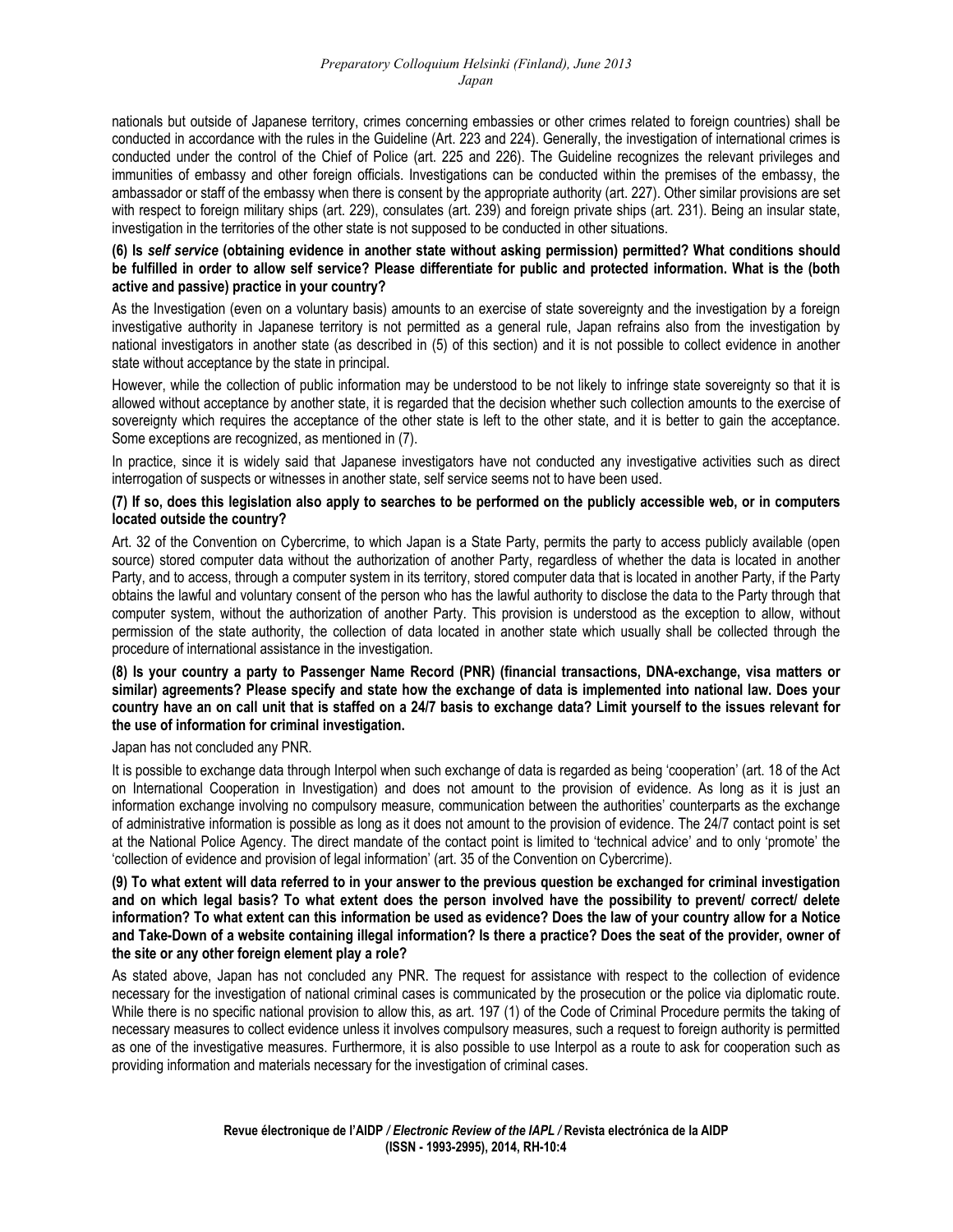The procedure to be followed when asked to provide evidence by another state and when asked for cooperation by Interpol is provided in the Act on International Cooperation for Investigation. With respect to the US, the request of the US Department of Justice is to be communicated directly to the Japanese Ministry of Law without going through the diplomatic route according to the Treaty between Japan and the United States of America on Mutual Legal Assistance. Art. 28 of the Convention on Cybercrime provides that the requested Party may set out the conditions for cooperation such as (a) keeping the information confidential or (b) not using the information for investigations or proceedings other than those stated in the request. In what way the information obtained through cooperation in the investigation is used as evidence at trials is decided in accordance with the Code of Criminal Procedure. There is no law which allows the authority to warn or close directly a website containing illegal information.

## **(10) Do you think an international enforcement system to implement decisions (e.g. internet banning orders or disqualifications) in the area of cyber crime is possible? Why (not)?**

The realization of an international enforcement system seems difficult, given that against which crimes the internet banning orders or disqualification are conducted varies depends on the circumstances that each state faces.

## **(11) Does your country allow for direct consultation of national or international databases containing information relevant for criminal investigations (without a request)?**

Japan does not have such a system.

## **(12) Does your state participate in Interpol/ Europol/ Eurojust or any other supranational office dealing with the exchange of information? Under which conditions?**

Japan participates in the work of Interpol. The Cybercrime Technology Information Network System (CTINS) was established in 2001 and 14 Asia-Pacific countries participate in it.

## **(E) Human rights concerns**

## **Which human rights or constitutional norms are applicable in the context of criminal investigations using information technology?**

The relevant human rights provisions in the Japanese Constitution are as follows: right to privacy (art. [1](#page-4-0)3 and 35);<sup>1</sup> freedom of thought and conscience (art. 19); freedom of religion (art. 20); freedom of assembly, association and speech (art. 21); prohibition of censorship and right to secrecy of any means of communication (art. 21); right not to be deprived of life or liberty or to be imposed criminal penalty except according to procedure established by law (art. 31); right to access to the courts (art. 32); right not to be arrested without warrant unless apprehended (art. 33); rights to be informed of the charges and access to counsel (art. 34); right to be secure in their homes, papers and effects against entries, searches and seizures without warrant (art. 35); and other human rights protection provisions regarding criminal investigations and trials (art. 36, 37, 38, 39, 40).

Three basic principles protect the rights of people from criminal investigation. The 'principle of proportionality' in investigation is one of the basic principles regulating the methods of investigation and protecting the rights of the suspect and the third party. Another important principle is the 'requirement of warrant'. Art. 35 of the Japanese Constitution provides that "[t]he right of all persons to be secure in their homes, papers and effects against entries, searches and seizures shall not be impaired except upon warrant issued for adequate cause and particularly describing the place to be searched and things to be seized, or except as provided by art. 33. Each search or seizure shall be made upon separate warrant issued by a competent judicial officer." The third principle, stipulated in art. 197 of the Codes of Criminal Procedure, prohibits compulsory dispositions unless special provisions have been established in the Code even if such examination as is necessary to achieve its objective may be conducted.

Japan is a State Party to the main international human rights conventions: the International Covenant on Civil and Political Rights (ICCPR) and the International Covenant on Economic, Social and Cultural Rights (ICESCR). Art. 98 of the Japanese Constitution provides that the treaties concluded by Japan and established law of nations shall be faithfully observed. Treaties are understood to be primary to the national laws except to the Japanese Constitution.

## **Is it for the determination of the applicable human rights rules relevant where the investigations are considered to have been conducted?**

Generally, it is understood that the rights guaranteed in the Japanese Constitution are enjoyed by nationals (e.g. Art. 3 of the Japanese Constitution). Foreigners within the territory of Japan would enjoy similar but not equal rights with nationals. The general understanding is that foreigners enjoy the fundamental civil rights and other rights to realize these rights inscribed in the Japanese Constitution, and they do not enjoy the political and social rights. Furthermore, the constitutional rights of foreign

<span id="page-4-0"></span> 1 Tokyo district court, judgment, September 28 1964, Case (wa) No. 1882 (1964).